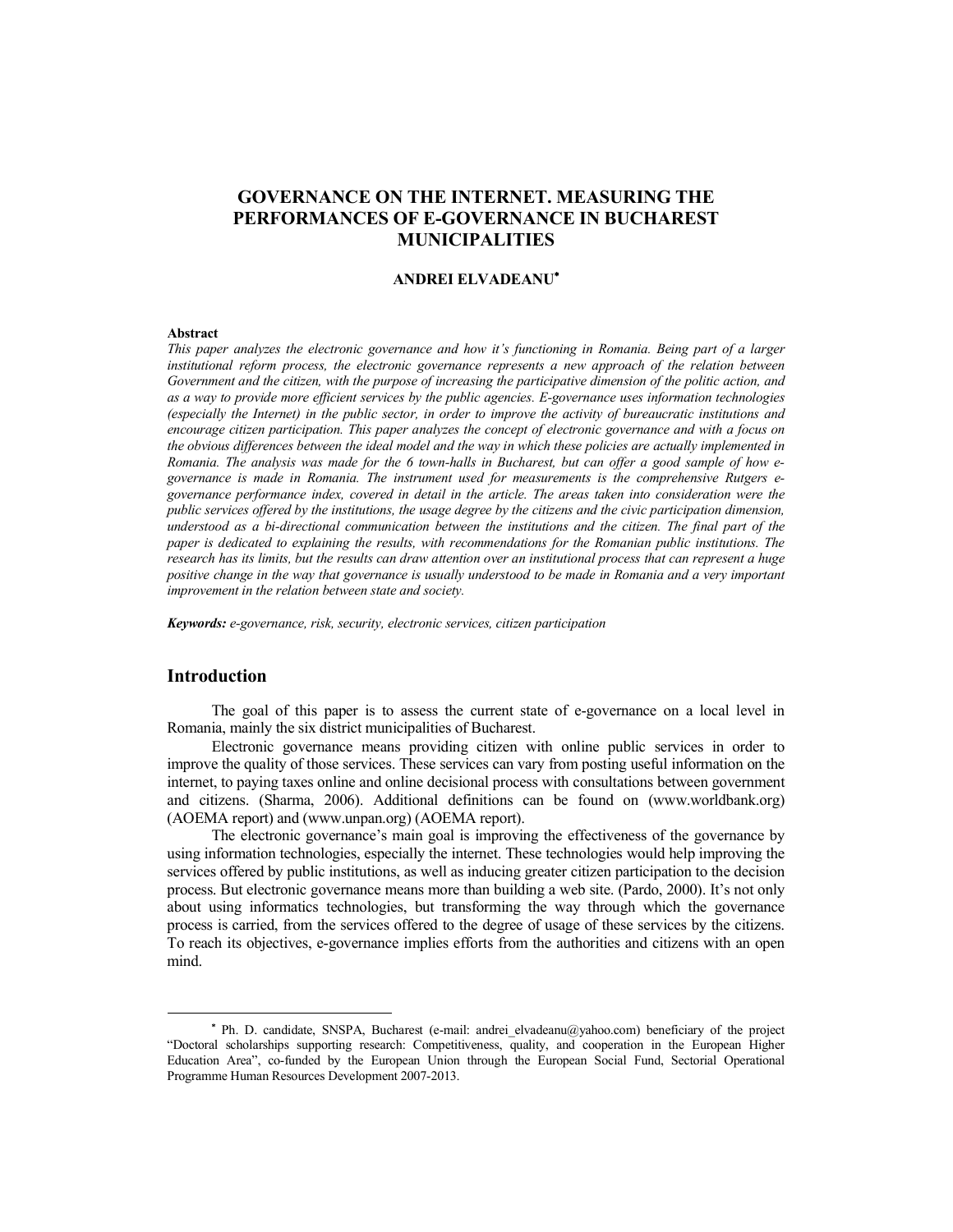It's not very clear weather we should use the term e-governance or e-government (see Kettl, 2002, and Riley, 2003 for the difference between government and governance) but there seem to be a consensus regarding the benefits of e-governance in generating major political changes (Norris, 1999) such as reducing bureaucracy (Moon and Bretschneider, 2002) and, why not, improving democracy (Pardo, 2000).

This study consists in a web-site examination of the six Bucharest municipalities by applying the Rutgers E-Governance Performance Index. (Holzer 2009). The results are consistent with the studies of Holzer (2009) and Stoica & Ilas (2009).

#### **A taxonomy of electronic governance services**

There are three target groups that need taking into consideration when we speak of electronic governance: the Government, the citizen and the business class. These relate with three dimensions or relations on which we can build an analysis model of e-governance (Backus, 2001). The first dimension is built on the relation *Government to Citizen* (G2C) and contains the activities through which the Government offers online access to information and services to the citizen. In other words, citizen can ask questions on the public institutions websites and receive answers, can download forms, pay taxes and fines, renew their driver's licenses, make appointments, etc. The institutions can also disseminate information, offer online support and so on.

The second dimension of e-governance is that of *Government to Business* (G2B). It mainly focuses on private companies that are selling products or services to the public institutions and it translates through publicly-private partnerships in which private companies implement informatics solutions inside institutions, or the public institutions externalize some informatics services through private companies.

 The third dimension of e-governance, that Backus presents, refers to the *Government to Government* relation (G2G). This dimension points towards those activities that take place between various institutions/agencies and implies using the information technologies to improve those institutions activities.

There is a fourth dimension too (Palvia & Sharma, 2007). It refers to the relation between the Government and the electorate (E-democracy). It involves online campaigns, electronic vote and online political engagement (actively participating to political debates on the internet).

 Within all three dimensions discussed above, Mary M. Brown (2003) argues there are three types of actions that take place.

1. Posting information on the internet – i.e. information about the institution, work schedule, services, etc.

 2. Bidirectional communication between the institution and the citizen, companies or other agencies. This way, the electronic services users can post comments or ask questions online.

3. Online transactions – tax payments, fines, etc.

 Backus (2001) also considers four phases through which e-governance must pass on its way to maturity, three of which correspond to the model proposed by Brown (2003)

 1. In the first phase, e-government means "being present on the internet, offering the public (G2C and G2B) relevant information" (Backus, 2001). This way, argues Backus, the first step for the public institutions web pages is to have a format similar to that of brochures, their main value being that of making information accessible online.

 2. In the second phase, the interactions between the public and the Government grow through various facilities. People can ask questions, can use search engines, download documents etc. The big advantage of these facilities is that they can be used anytime, not only during the work schedule of the institutions.

 3. In the third phase, the complexity of used technologies grows, but so does the added value of the offered services. The citizen can now make complete transactions online, without being forced to go to the public office. He can pay taxes, fines, permits, etc.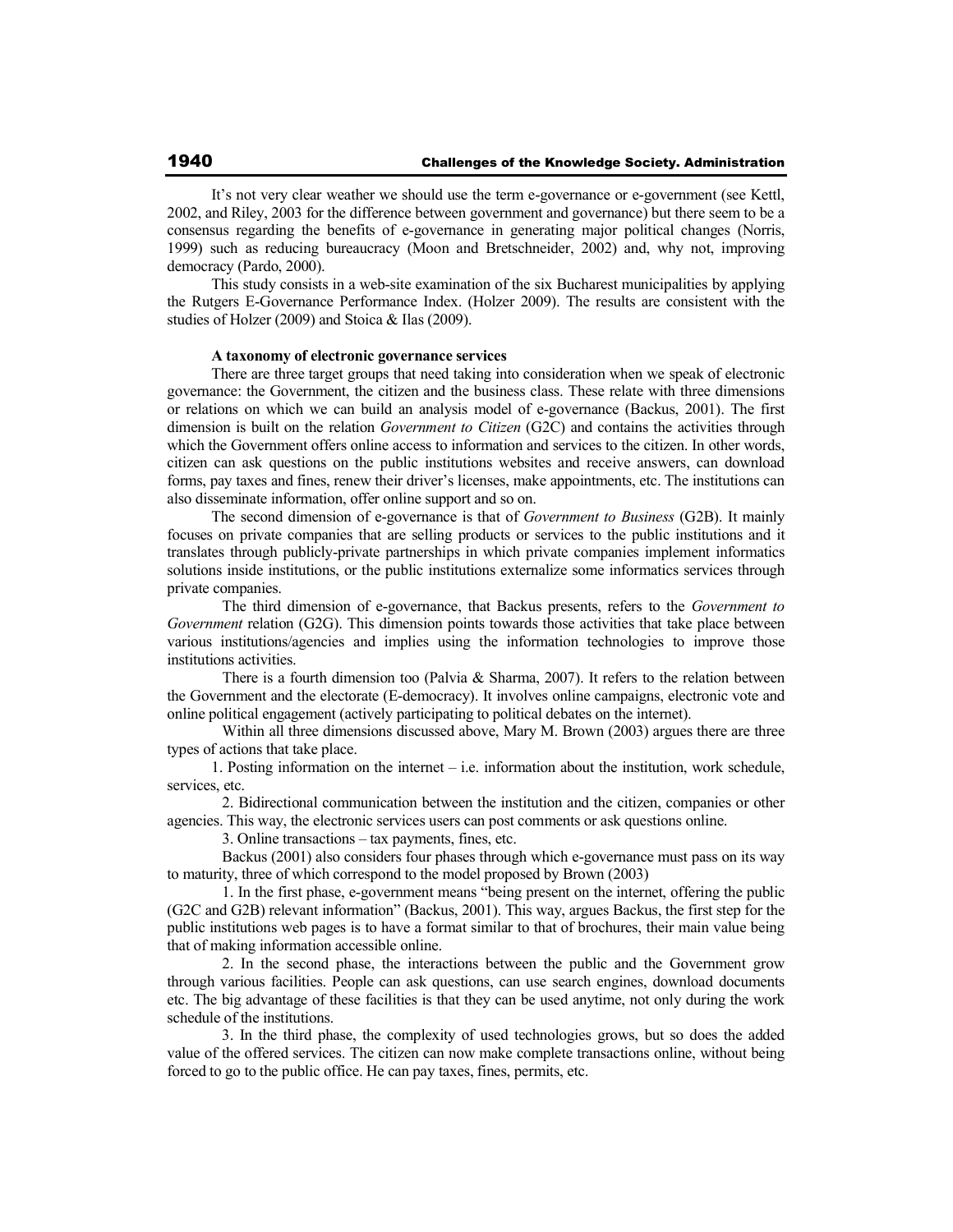#### **Andrei Elvadeanu**

 4. The last phase is complete when all informational systems are integrated, and the citizen can benefit from all services having to use a single virtual office.

### **Measuring the performances of electronic governance**

The e-governance is a complex process, and trying to measure its performances can be a very provoking task. An exhaustive measurement attempt is both legitimate and costly. The research methods can vary from official statistics to qualitative and panel studies. International and regional comparative studies can also be carried on.

 There are though some established research and study methods that have been carried on globally or locally. Still, there isn't a relevant study for Romania yet.

 On an international level, there are a number of e-governance indexes. One of them is *The Telecommunication Infrastructure Index* (Palvia &Sharma, 2007). This index measures a country's ICT capacity: PCs/100 persons, internet users/1000 persons, telephone lines/1000 persons, online population/1000 persons, mobile phones/1000 persons, TVs/1000 persons. Another popular index is the *UN E-Government Index<sup>1</sup>* . This index is built by analyzing the governmental web pages at a national level. It measures aspects regarding site navigation easiness, offered information and services, participation and security. Romania is ranked on the  $51<sup>st</sup>$  place from 191.

#### **Research methodology**

The instrument that I used for evaluating the websites of Bucharest municipalities replicates the method used by Holzer, *et al* (2007, 2009) and Stoica & Ilas (2009). It's a comprehensive index that contains 98 measures on 5 distinct categories: 1. Security/privacy; 2. Usability; 3. Content; 4. Service; 5. Citizen Participation (e-democracy). Table 1 summarizes the measures used and the Appendix A contains an overview of all the indicators. The maximum possible raw score is 219 and the weighted score is 100. Even if the number of questions differs for each dimension (18-20) and so does the raw score (25, 32 48, 59, 55), they received equal weight, so the maximum weighted score will be 20 for every one of them.

| E-governance                    | <b>Key</b> | Raw          | Weighted     | <b>Keywords</b>                                                                                                 |
|---------------------------------|------------|--------------|--------------|-----------------------------------------------------------------------------------------------------------------|
| Category                        | Concepts   | <b>Score</b> | <b>Score</b> |                                                                                                                 |
| Security/                       | 18         | 25           | 20           | Privacy policies, authentication,                                                                               |
| Privacy                         |            |              |              | encryption, data management, cookies                                                                            |
| <b>Usability</b>                | 20         | 32           | 20           | User-friendly design, branding, length of<br>homepage, targeted audience links or                               |
|                                 |            |              |              | channels, and site search capabilities                                                                          |
| Content                         | 20         | 48           | 20           | Access to current accurate information,<br>public documents, reports, publications,<br>and multimedia materials |
| <b>Service</b>                  | 20         | 59           | 20           | Transactional services - purchase or<br>register, interaction between citizens,<br>businesses and government    |
| <b>Citizen</b><br>Participation | 20         | 55           | 20           | Online civic engagement/policy<br>deliberation, citizen based performance<br>measurement                        |
| Total                           | 98         | 219          | 100          |                                                                                                                 |

[Table 1] E-Governance Performance Measures (Holzer 2009)

<sup>&</sup>lt;sup>1</sup> http://unpan1.un.org/intradoc/groups/public/documents/UN/UNPAN028607.pdf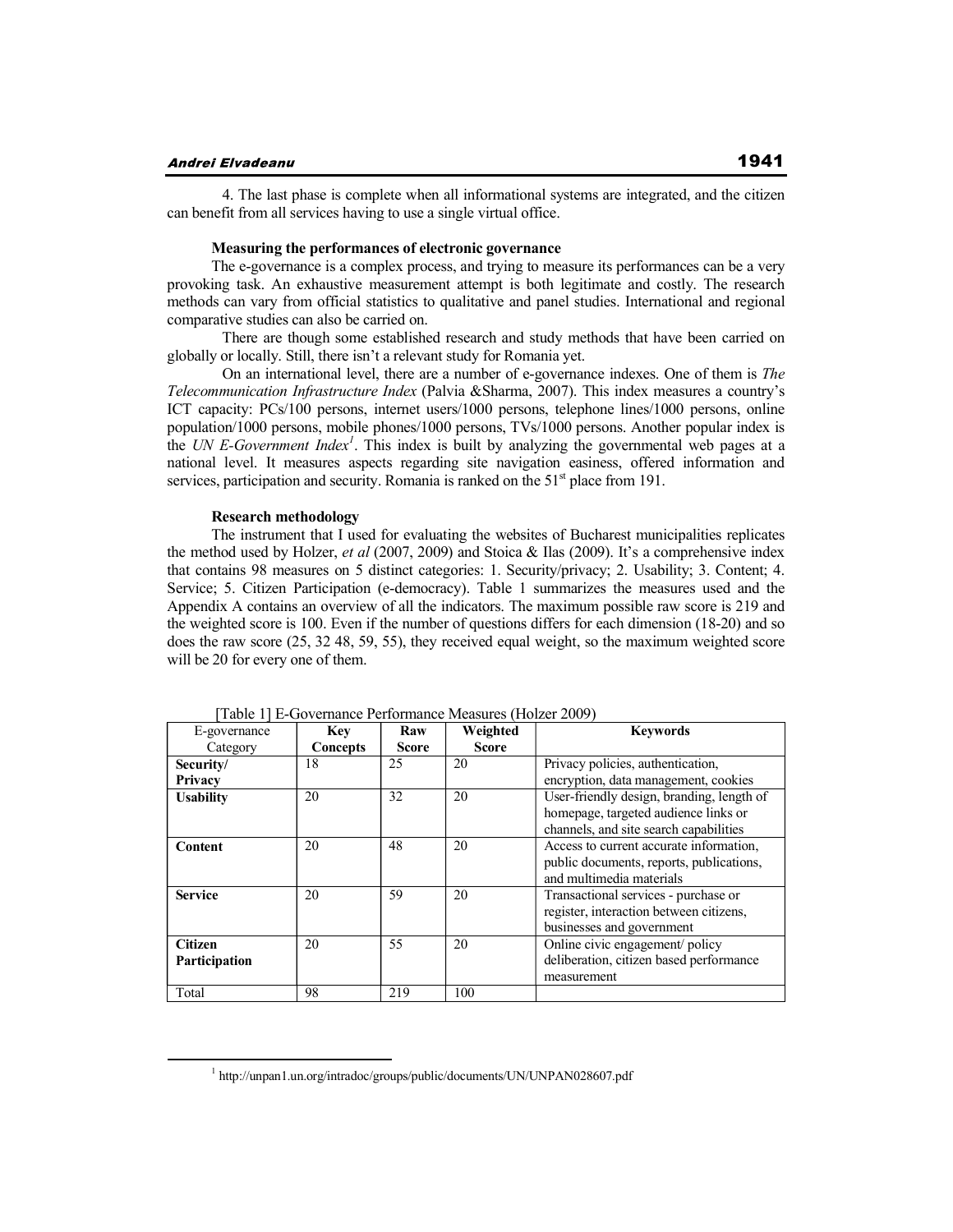43 items are dichotomous. These were coded with 0/1 and a few of them with 0/3. The other items were evaluated on a 3 or 4 steps scale  $(0, 1, 2, 0, 1, 2, 3)$  where 0 indicates that for the respective site there is no information regarding the asked question; 1 the fact that information does exist; 2 the fact that the information can be downloaded (files of folders, audio or video documents); and 3 indicates the possibility of on-line transactions (payments for goods or services, applications for permits, the existence of certain data bases where information can be searched for, the possibility of using an electronic signature).

Here is the breakdown of the 5 dimensions used for the evaluation of the municipal websites.

**Security/Privacy.** This section regards two main areas: the existence of a privacy policy and the security of data on user authentication. I checked if the websites had a privacy policy, if it stated the intended use of gathered data or if it identified the institution that collected the data. Equally important were the protection of personal information when the user filled in online forms, storing information on secure servers, the use of cookies or web beacons or the disclosure of personal information to third parties.

**Usability.** Each web page should have been easy to use and easy to understand, fulfilling conditions such as a home page, navigation bar, site map, less than two pages length (the user should not have to scroll down more than two screen lengths). In addition, I looked if the page had search capabilities and advanced search features, such as search on specific departments (e.g. public works) or sorting of the search results.

**Content**. This dimension contains five key areas: access to contact information (phone numbers and/or e-mail addresses), public documents (budget, minutes of public meetings, multimedia materials (e.g. video records of meetings), disability access (for blind, deaf), and time sensitive information (last actualization of the website, up to date information).

**Service**. This area represents the ability of municipalities to provide their citizen with online services such as paying taxes online; pay fines online; filling online forms; apply for permits; the possibility of creating an online user account; downloading forms; a FAQ section, etc.

**Citizen participation (e-democracy)**. This is maybe the most important dimension of all. On one hand, I checked for technical means offered by the municipalities to engage citizen such as discussion forums, the possibility for users to provide comments and feedback, the existence of online polls on specific matters or citizen satisfaction surveys. On the other hand, it was important to see if there was real participation and collective action through online petitions or online discussion groups between citizens and elected officials. Other issues addressed were the provision of a newsletter or bulletin boards and if there were any performance measures of the online activity.

For a detailed list of all five dimension indicators, see Appendix A.

#### **Results**

Table 2 shows the results of the evaluation for the six municipal websites in Bucharest. I also included in the evaluation the general city-hall for comparison purposes. As seen below, the general municipality (GM) obtained the best overall score (49.83) and also the best score on each of the five dimensions, except the "Content" dimension.

From the six district municipalities, District 3 has the best score (34.93), while District 5 registers the lowest score with 19.38. The overall average score was 32.02, the General Municipality included. This average is consistent with both the data obtained by Holzer, *et al* (2007, 2009) and Stoica & Ilas (2009), who used the same measure instrument.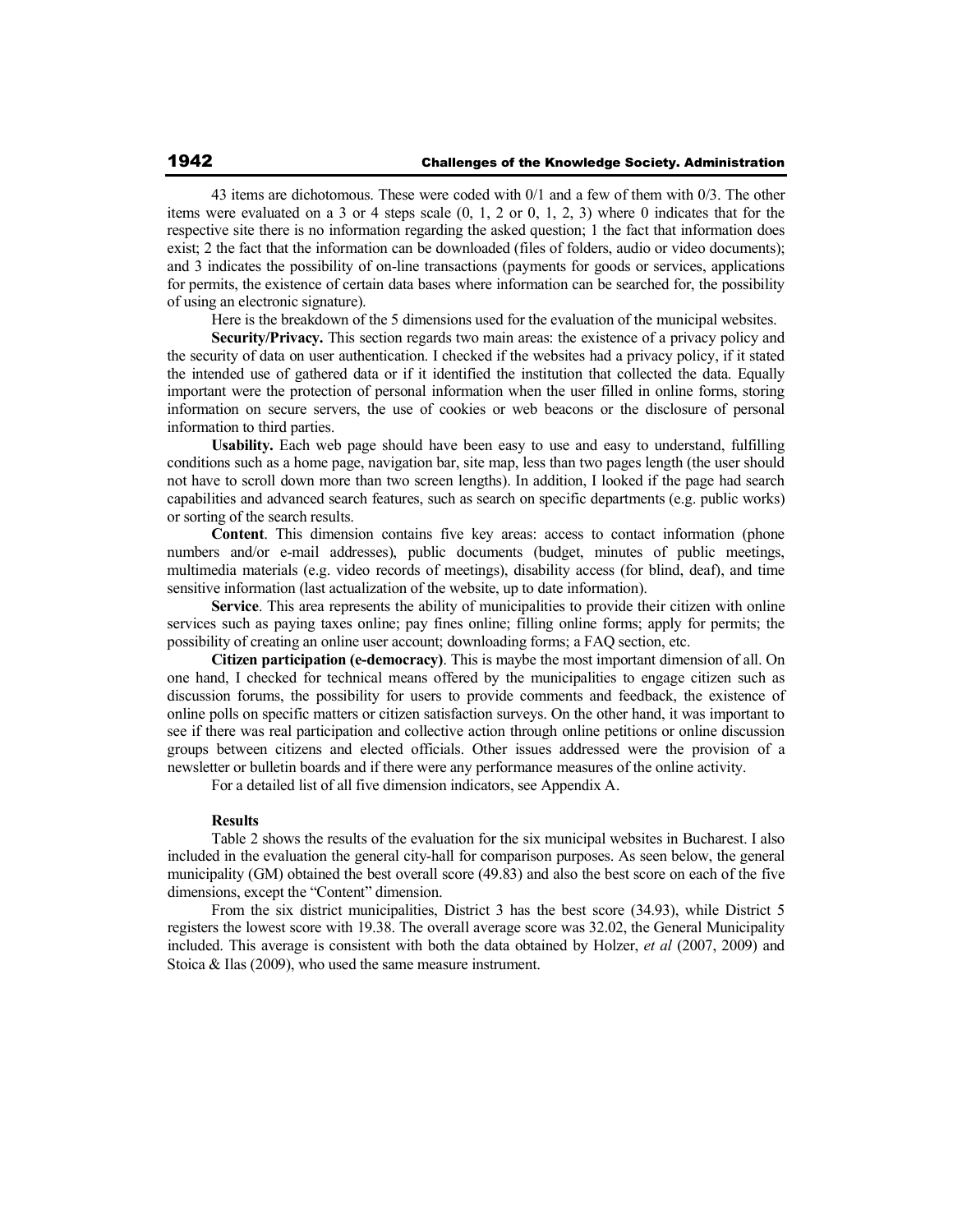| Rank           | <b>District</b> | <b>Total</b> | <b>Security</b> | [Table 2] E-governance rankings for Bucharest municipalities<br><b>Usability</b> | <b>Content</b> | <b>Service</b> | Participation |
|----------------|-----------------|--------------|-----------------|----------------------------------------------------------------------------------|----------------|----------------|---------------|
|                | <b>GM</b>       | 49.83        | 10.37           | 16.88                                                                            | 7.3            | 8.2            | 7.08          |
| 2              | D3              | 34.93        | $\theta$        | 16.25                                                                            | 7.3            | 7.21           | 4.17          |
| 3              | D2              | 33.19        | 4.44            | 10.63                                                                            | 8.89           | 5.9            | 3.33          |
| $\overline{4}$ | D <sub>1</sub>  | 31.52        | 2.96            | 11.25                                                                            | 7.3            | 4.59           | 5.42          |
| 5              | D6              | 27.68        | $\Omega$        | 13.13                                                                            | 6.98           | 5.9            | 1.67          |
| 6              | D <sub>4</sub>  | 27.61        | $\Omega$        | 13.75                                                                            | 6.35           | 4.59           | 2.92          |
|                | D5              | 19.38        | $\theta$        | 12.5                                                                             | 2.86           | 3.61           | 0.42          |
|                | Average         | 32.02        | 2.53            | 13.48                                                                            | 6.71           | 5.71           | 3.57          |

Legend: GM – General Municipality; D1-6 – District 1-6

Looking at the table of results, we can easily observe that the "Usability" dimension received the highest scores for every district municipality and for the General Municipality, with an overall average of 13.48 points; whereas the "Privacy/Security" dimension registers the lowest scores, with an average of 2.53.

The very low scores in "Privacy/Security" (an average of 2.53 out of 20) show that there is almost no concern for personal data protection or for confidentiality. Four out of six district municipalities didn't even have a privacy policy, nor any security features for protecting the information required for filling out forms, for example. The ones that had a privacy policy had only a few features, none of them stating if the data gathered was stored on a secured server or if there were using cookies or web beacons to monitor and track the user's activity.

On the other hand, "usability" registered the best scores, showing that the first condition met is the technical one, most sites being user friendly and easy to use. Almost all of them had a site map, a home page, consistent color scheme throughout the page or a search button. The search button however was rather limited, without providing any options for advanced search or for sorting the search results.

In terms of "Content" the websites score also very low. There are downloadable documents and forms, some municipalities offer minutes of public meetings or information about the yearly budget. There can also be found contact numbers or email addresses in some cases. However, none of the sites provides searchable databases, format for persons with disabilities (blind, deaf), mobile versions or multimedia materials. The information was usually up to date, but it consisted in news about recent achievements such as festivities or national holidays. None of the websites offered up to date announcements such as calamities or traffic deviations.

The "Service" dimension scores low points too, with an average of 5.71 out of 20. None of the websites offered the possibility to pay utilities, fines or taxes directly on the homepage. In some cases (District 1 and 4) there is an electronic payment system but is either clearly stated that is not working or it cannot be accessed. Others don't have any electronic payment system or simply offer a physical address where taxes can be paid (District 5).

The last area is "Citizen Participation" or e-democracy. With an average score of 3.57 we can barely speak of citizen participation. Only the website of the General Municipality offers a discussion forum, and the site of District 1, where citizens can post comments on the mayor's blog. There aren't any features for making e-petitions (an online petition signed by a group of citizens) or discussion groups for online decisional process.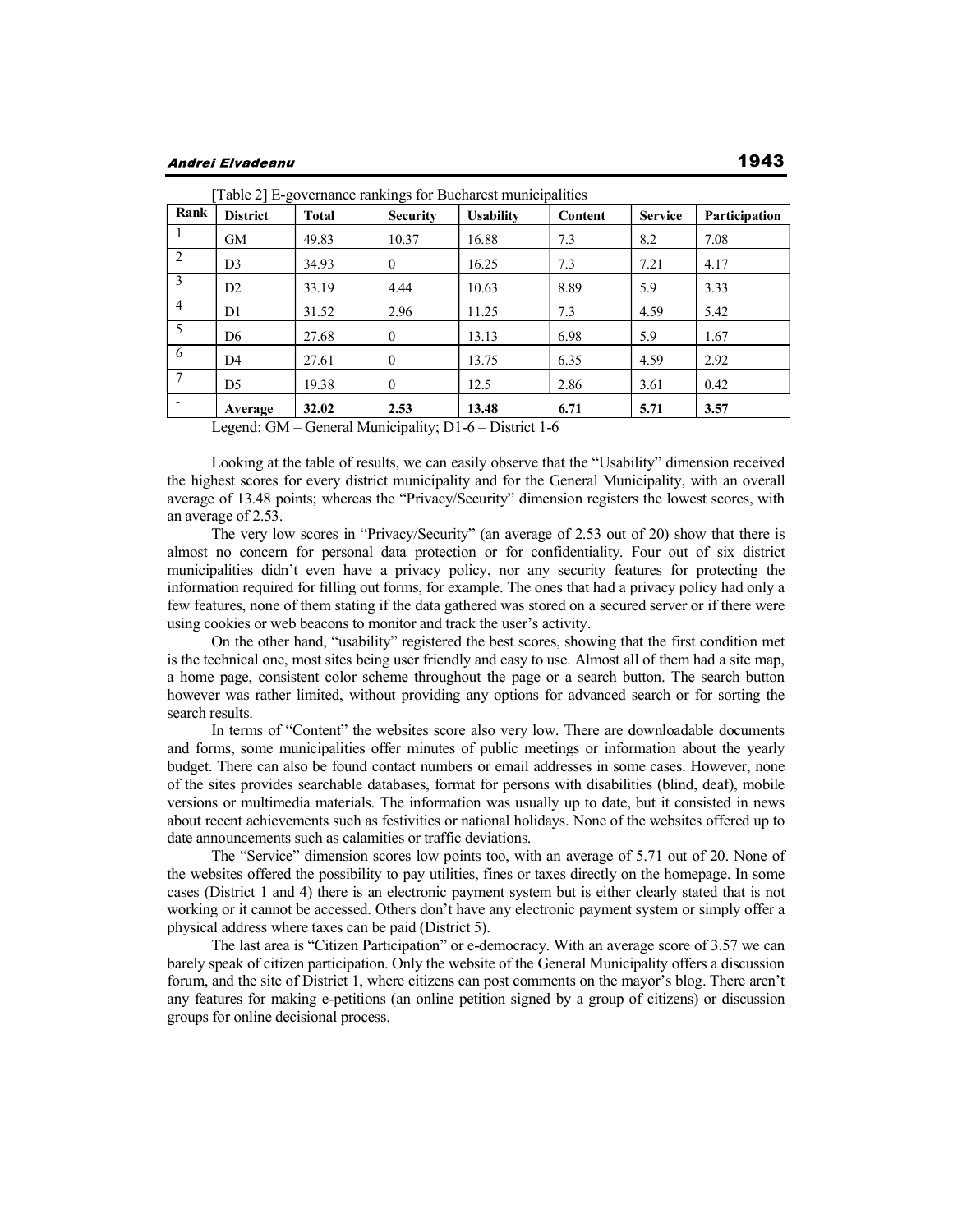### **Discussion**

The overall average of 32.02 (from a possible maximum score of 100) represents a rather low score, placing Bucharest on the 42<sup>nd</sup> place in the global ranking made by Holzer (2009). Seoul occupies the first place on this ranking system, with a total score of 84.74 points, while Baku (Azerbaijan) occupies the last place  $(87<sup>th</sup>)$  with an overall ranking of 7.78 points out of 100. The first European city is Prague, with 72.84 points and the last is Chisinau with 20.31 points. Among European cities, Bucharest's score is comparable to that of Copenhagen, Riga, Amsterdam, Sofia, Zurich and Istanbul (maximum difference of 5 points up and down) (Holzer, 2009). Table 3 provides an overall ranking of e-governance for European capitals, using the same measurement instrument.

| Rank                    | <b>City</b>       | <b>Total</b> | <b>Security</b>  | <b>Usability</b> | Content | <b>Service</b> | Participation |
|-------------------------|-------------------|--------------|------------------|------------------|---------|----------------|---------------|
| $\mathbf{1}$            | Prague            | 72.84        | 16.7             | 17.62            | 13.02   | 13.86          | 11.64         |
| $\boldsymbol{2}$        | Madrid            | 55.59        | 11.2             | 14.38            | 13.2    | 13.9           | 2.91          |
| $\mathfrak{Z}$          | Vienna            | 55.48        | 16               | 11.88            | 12.8    | 6.44           | 8.36          |
| $\overline{\mathbf{4}}$ | Paris             | 52.65        | 12               | 13.13            | 12.4    | 7.12           | $8\,$         |
| 5                       | <b>Bratislava</b> | 52.51        | 13.6             | 17.5             | 9.2     | 7.12           | 5.09          |
| $\sqrt{6}$              | London            | 51.96        | 13.6             | 15               | $8.8\,$ | 9.83           | 4.73          |
| $\boldsymbol{7}$        | Zagreb            | 50.16        | 9.6              | 13               | 12.8    | 7.12           | 7.64          |
| $8\,$                   | Ljubljana         | 49.39        | 8                | 13.13            | 11.6    | 10.85          | 5.82          |
| $\mathbf{9}$            | Lisbon            | 48.82        | $8.8\,$          | 15               | 10.8    | 9.49           | 4.73          |
| $10\,$                  | <b>Brussels</b>   | 48.01        | 12               | 16.25            | 11.6    | 7.07           | 1.09          |
| $11\,$                  | Vilnius           | 47.5         | 10               | 13.44            | 11      | 7.97           | 5.09          |
| 12                      | Helsinki          | 45.61        | 10.4             | 13.75            | 13.2    | 6.44           | 1.82          |
| 13                      | Dublin            | 45.16        | 12               | 12.5             | 9.6     | 10.51          | 0.56          |
| 14                      | Oslo              | 44.76        | 2.4              | 15               | 12.8    | 9.83           | 4.73          |
| 15                      | Berlin            | 42.9         | 12.8             | 10.63            | 7.6     | 6.78           | 5.09          |
| 16                      | Stockholm         | 41.79        | 5.6              | 13.13            | 10.8    | 6.44           | 5.82          |
| 17                      | Warsaw            | 41.66        | 12.4             | 9.2              | $8\,$   | 9.15           | 2.91          |
| $18\,$                  | Tallinn           | 41.57        | $\boldsymbol{0}$ | 11.88            | 16.4    | 12.2           | 1.09          |
| 19                      | Moscow            | 40.1         | 4.8              | 12.5             | 8.8     | 7.46           | 6.55          |
| $20\,$                  | Copenhagen        | 37.78        | 3.2              | 15.63            | $8.8\,$ | 5.42           | 4.73          |
| 21                      | Riga              | 36.88        | 5.6              | 12.5             | 10.4    | 4.75           | 3.64          |
| 22                      | <b>Bucharest</b>  | 34.65        | 2.4              | 15.63            | 8       | 6.44           | 2.18          |
| 23                      | Amsterdam         | 34.27        | 2.4              | 13.13            | $8.4\,$ | 7.8            | 2.55          |
| 24                      | Sofia             | 33.13        | 6.8              | 8.75             | 5.8     | 8.14           | 3.64          |
| 25                      | Zurich            | 32.65        | $\boldsymbol{0}$ | 15               | 7.6     | 6.78           | 3.27          |
| $26\,$                  | Istanbul          | 30.93        | $\boldsymbol{0}$ | 6.25             | 11.6    | 10.17          | 2.91          |
| 27                      | Belgrade          | 28.65        | $0.8\,$          | 14.38            | 6       | 4.75           | 2.73          |

[Table 3] E-governance rankings for European cities (Holzer, 2009)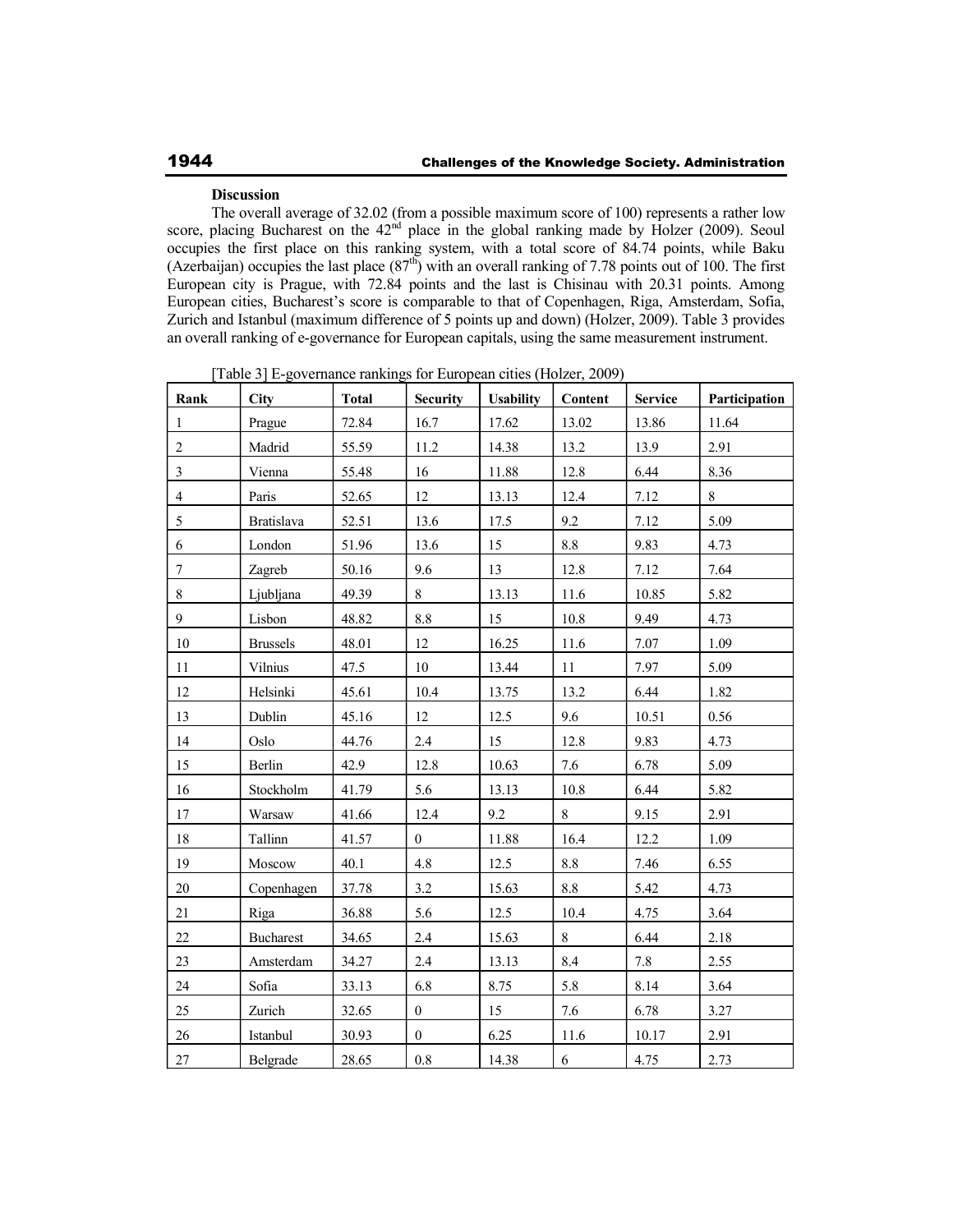**Andrei Elvadeanu** 

| 28 | Rome            | 26.85 | 6.4          | 8.13  | 7.4 | 2.37 | 2.55 |
|----|-----------------|-------|--------------|-------|-----|------|------|
| 29 | Skopje          | 26.56 | $\mathbf{0}$ | 12.44 | 5.1 | 7.22 | 1.8  |
| 30 | Kiev            | 25.45 | 4            | 8.75  | 4.8 | 6.44 | 1.45 |
| 31 | Minsk           | 25.4  | 2.4          | 10    | 6   | 3.73 | 3.27 |
| 32 | Athens          | 24.84 | 3.2          | 13.75 | 4.4 | 2.03 | 1.45 |
| 33 | <b>Budapest</b> | 24.76 | 2.4          | 9.38  | 7.6 | 1.02 | 4.36 |
| 34 | Chisinau        | 20.31 | 1.6          | 9.38  | 7.2 | 0.68 | 1.45 |

The e governance score of Bucharest municipalities places the Romanian capital on the 22<sup>nd</sup> place among European cities, any score below 40 being considered as poor. (Stoica&Ilas, 2009). With an average of 32.2, Bucharest falls below the European average of 40.3. But the most interesting finding of this measurement is the distribution of the dimension averages which could point to a stadial evolution of e-governance.

 The Bucharest municipalities score follows the following pattern: the best score is obtained by usability (13.48), followed by content (6.71) and service (5.71). Participation is fourth with 3.57 points and last comes Security with 2.53 points. While it seems normal for usability to have the best score, since it represents the first step to e-governance by first building a website, it also seemed that participation should have the lowest score, as the last step of e-governance. But the curious finding on Bucharest municipalities was that the security dimension came last. The security dimension is actually very important if all the other areas of e-governance are to work. Without the protection of personal information, neither participation, nor the providing of services can occur. The first two dimensions – usability and content represent only the first step of a two steps model: posting information on the internet and, second, interacting with the citizens. Providing services and electronic participation represent the second step of this model, personal data being needed to fill out forms, pay taxes or participate in online forums. As I was saying, usability and content are the easiest steps to reach, since it only involves the activity of the institution. For services and online participation, both people and institutions are involved. If the government provides electronic payments features, citizen will use them sooner or later, out of need or commodity. Participation comes a little later, since it requires a democratic and participative culture that can't evolve over night. But these two dimensions – services ad participation – can't occur if the personal information required isn't properly stored and protected.

 To test if the distribution of the dimensions is resembles with other cities, I compared the Bucharest municipalities' averages with the European averages from Holzer's study (2009). Table 4 presents the results of the comparison.

| <b>Bucharest</b><br>Europe average |              | Top 19<br>(above average) |              | <b>Bottom 15</b><br>(below average) |              |               |              |
|------------------------------------|--------------|---------------------------|--------------|-------------------------------------|--------------|---------------|--------------|
| Rank                               | <b>Score</b> | Rank                      | <b>Score</b> | Rank                                | <b>Score</b> | Rank          | <b>Score</b> |
| Usability                          | 13.48        | Usability                 | 12.7         | Usability                           | 13.62        | Usability     | 11.54        |
| Content                            | 6.71         | Content                   | 9.51         | Content                             | 11.28        | Content       | 7.27         |
| Service                            | 5.71         | Service                   | 7.27         | Security                            | 10.1         | Service       | 5.18         |
| Participation                      | 3.57         | Security                  | 6.85         | Service                             | 8.92         | Participation | 3.57         |
| Security                           | 2.53         | Participation             | 3.98         | Participation                       | 4.93         | Security      | 2.47         |

[Table 4] E-governance dimensions distribution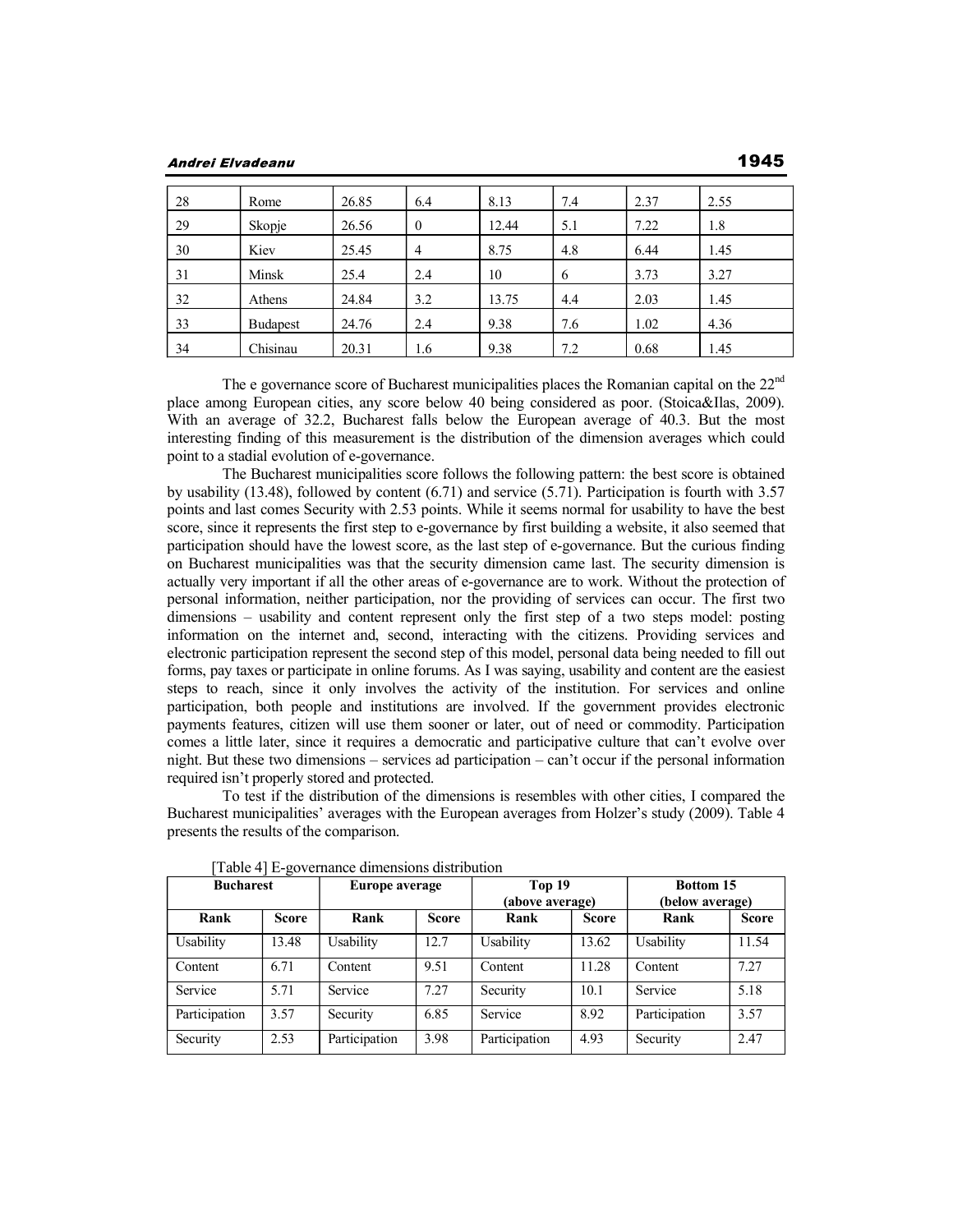Europe average – the average scores on all five dimensions for all European municipalities that had a website. Europe overall average is 40.3

Top 19 – the overall averages of the first 19 cities situated above 40 points

Bottom 15 – the overall averages of the cities situated under 40 points, Bucharest included

As it can be seen above, usability registers the best score on Europe average, as well as for the first 19 and the last 15. The same applies for content. The participation dimension comes last on the European averages score and the top 19 cities. Security comes last on Bucharest municipalities and on the bottom 15 cities. However, even if participation ranks better in the 5 dimensions distribution than in the European average and the top 19, the absolute score is still lower.

 The concern for privacy and security seems to be lower on cities in early stages of egovernance development. The hypothesis I am proposing is that the higher the security score is, the higher the scores of the other dimensions will be. Looking at the table 4, the average security score for the first 19 cities is even higher than the services score. Usability remains relatively stable, but all the other absolutes scores are higher. This hypothesis would need further testing of course, but we can advance a simple explanation in this moment.

 E-governance is not as simple as it looks. And it's doesn't come without risks either. We can speak about two types of risk: intrinsic risks and perceived risks. The intrinsic risks are the actual risks of e-governance. Online transactions involve always a degree of risk: the internet is not always stable; the web pages could be hacked etc. The storage of personal data is also a delicate matter. The law demands the protection of personal data and storing databases of user information online means a great responsibility from the institutions.

 The perceived risks refer to the risks that users are or are not willing to take when using public online services. They can consider that the information offered is not accurate or reliable, could choose not to trust the security of the online transactions or the confidentiality of their personal data. All these perceptions of risk and trust issues can and probably have an impact over the usage of online services by users. These questions need another study besides this one, but they remain legitimate and could offer possible explanations on the electronic governance's performances in Romania and worldwide.

 Other explanations for the overall low usage of electronic services can be the low internet penetration, low internet usage or the fact that citizens simply don't interact that much with public institutions. For data regarding this subject see the Agency for Governmental Strategies (2007).

 One last possible explanation could be the fact that citizens consider using online public services as too complicate and, corroborated with the relatively rare usage, prefer to go in person to the institution building. (Dunleavy & Margetts, 2007)

## **Conclusion**

Looking at the data presented earlier in this paper, we can see that the six Bucharest municipalities have a rather low score as compared to other European cities, being situated in the lower half. Even though they scored well on the "usability' dimension, this only represents the beginning in the road to successful e-governance. I keep the belief that the security dimension is the key to e-governance success. The low score in security and privacy could mean a refusal to govern through electronic means. The several privacy policies that I Identified stated clearly that the institution doesn't assume any responsibility regarding the loss of personal data, nor it can guarantee for the accuracy of the presented information. Failing to provide the security dimension, the service and participation dimensions cannot and will not evolve.

 This paper has its obvious limitations and the explanations that I propose need to be tested using other methods too. The analysis of municipal sites can offer insightful information, but it doesn't cover many aspects such as the citizen's point of view, or the public institutions employees.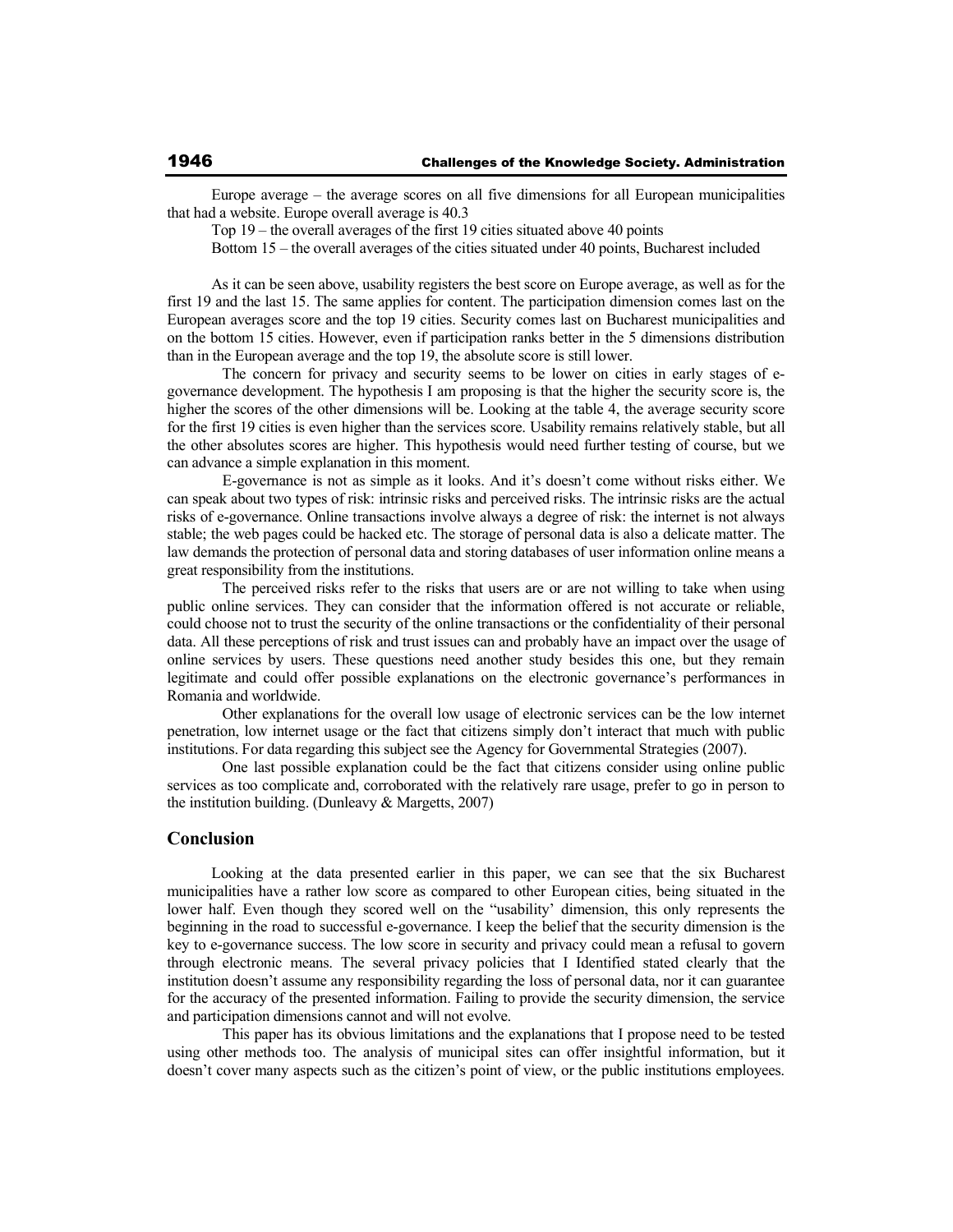In addition, the analysis only covers the municipal websites in Bucharest and it doesn't have the pretention to represent the state of e-governance in Romania. What it does however, is to offer a small piece of a larger picture that is e-governance in general and in Bucharest municipalities in particular.

#### **References**

- **Backus**, M. (2001) E-Governance and Developing Countries, Introduction and examples, Research Report,  $\blacksquare$ No. 3, April 2001
- **Brown**, Mary Maureen. "Electronic Government" Jack Rabin (ed.). Encyclopedia of Public Administration  $\blacksquare$ and Public Policy, Marcel Dekker,2003.pp.427-432.
- **Dunleavy**, Patrick and **Margetts**, Helen (2007) ,Government on the Internet: Progress in Delivering Information and Services Online, Research Report – Oxford Internet Institute and LSE Public Policy Group
- **Holzer**, Mark, **Min-Bong You**, and **Manoharan**, Aaron (2009) *Digital Governance in Municipalities Worldwide (2009). A Longitudinal Assessment of Municipal Websites Through the World*. The E-Governance Institute, National Center for Public Productivity, Rutgers, the State University of New Jersey, Global e-Policy e-Government Institute, Graduate School of Governance Sungkyunkwan University,
- **Kettl**, D. F. The Transformation of Governance, John Hopkins University Press, U.S.A. 2002
- **Moon**, M. Jae and Stuart **Bretschneider**, (2002) "*Does the Perception of Red Tape Constrain IT Innovativeness in Organizations? Unexpected Results from Simultaneous Equation Model and Implications", Journal of Pub-lic Administration Research and Theory , Vol 12, No. 2, pp 273-291.*
- **Norris,** Pippa, (1999) "Who Surfs? New Technology, Old Voters, and Virtual Democracy",*emocracy.com? Gov-ernance in Networked World*, Elaine Ciulla Kamarck and Joseph S. Nye, Jr. (editors), Hollis Publishing Company, Hollis NH, pp 71-94.
- **Palvia**, Shailendra C. Jain and **Sharma**, Sushil S. (2007) E-Government and E-Governance: Definitions/Domain Framework and Status around the World
- **Pardo**, Theresa (2000), Realizing the Promise of Digital Government: It's More than Building a Web Site Center for Technology in Government, University at Albany, SUNY
- **Riley**, T.B. (2003) E-government vs. E-governance: Examining the Difference in a Changing Public Sector Climate, The Commonwealth Secretariat and Government Telecommunications and Information Services, Public Works and Government Services, Canada.
- $\blacksquare$ **Sharma**, S. K. (2006) An E-Government Services Framework, Encyclopedia of Commerce, E-Government and Mobile Commerce, Mehdi Khosrow-Pour, Information Resources Management Association, Idea Group Reference, USA, pp. 373-378. 2006.
- $\mathbf{m}$ **Stoica**, V, and **Ilas**, A. "Romanian Urban e-Government. Digital Services and Digital Democracy in 165 Cities." *Electronic Journal of e-Government* Volume 7 Issue 2 2009, (pp. 171 - 182), available online at www.ejeg.com
- Barometrul Serviciilor Publice Agentia Pentru Strategii Guvernamentale, Bucuresti, december 2007. *Report made by Totem Communications*
- http://www.publicinfo ro/library/sc/barometrul\_serviciilor\_publice.pdf
- *The UN report on electronic government, 2008*
- http://unpan1.un.org/intradoc/groups/public/documents/UN/UNPAN028607.pdf

| <b>Privacy/Security</b>            |                                             |
|------------------------------------|---------------------------------------------|
| 1-2. A privacy or security         | 12. Secure server                           |
| statement/policy                   | 13. Use of "cookies" or "Web Beacons"       |
| 3-6. Data collection               | 14. Notification of privacy policy          |
| 7. Option to have personal         | 15. Contact or e-mail address for inquiries |
| information used                   | 16. Public information through a            |
| 8. Third party disclosures         | restricted area                             |
| 9. Ability to review personal data | 17. Access to nonpublic information for     |
| records                            | employees                                   |
| 10. Managerial measures            | 18. Use of digital signatures               |

### **APPENDIX A**